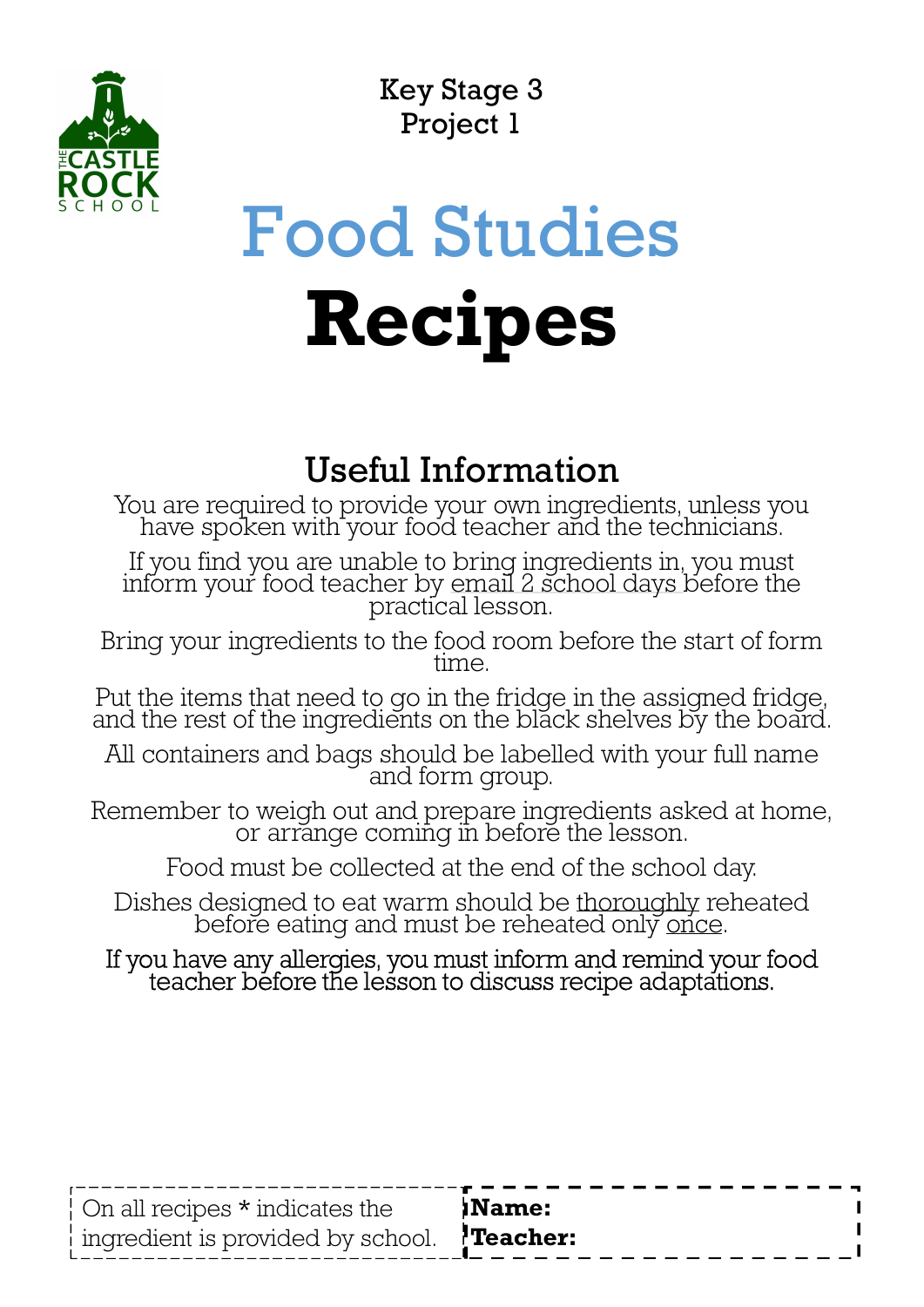### Rainbow Salad

A vegetable couscous salad

#### Ingredients

100g couscous

- $\frac{1}{2}$  vegetable stock cube
- $\frac{1}{4}$  cucumber
- 1 medium (or 5 small) tomatoes or 50g tinned sweetcorn
- $\frac{1}{2}$  pepper (red/orange/yellow)
- 1 spring onion
- Dried or fresh herbs
- 2 tbsp. salad dressing or 1tbsp olive oil and 1tbsp lemon juice
- Optional:
- 4 apricots/ 25g sultanas
- 6 olives
- 100g cheese (feta/cheddar/mozzarella)

#### Method

- 1.Wash the vegetables
- 2.Place couscous in a large bowl.
- 3.Put the stock cube in a measuring jug and add 150ml of boiling water. Make sure you stir it.
- 4.Pour on top of couscous and leave for 5 minutes.
- 5.Chop the tomato and cucumber into small chunks.
- 6.Carefully slice the pepper and spring onion into small pieces.
- 7.Fluff the couscous with a fork,.
- 8.Add the vegetables, dressing and herbs, stir well.
- 9.Place in your container.

#### Equipment from home:

A plastic container to take your food home in.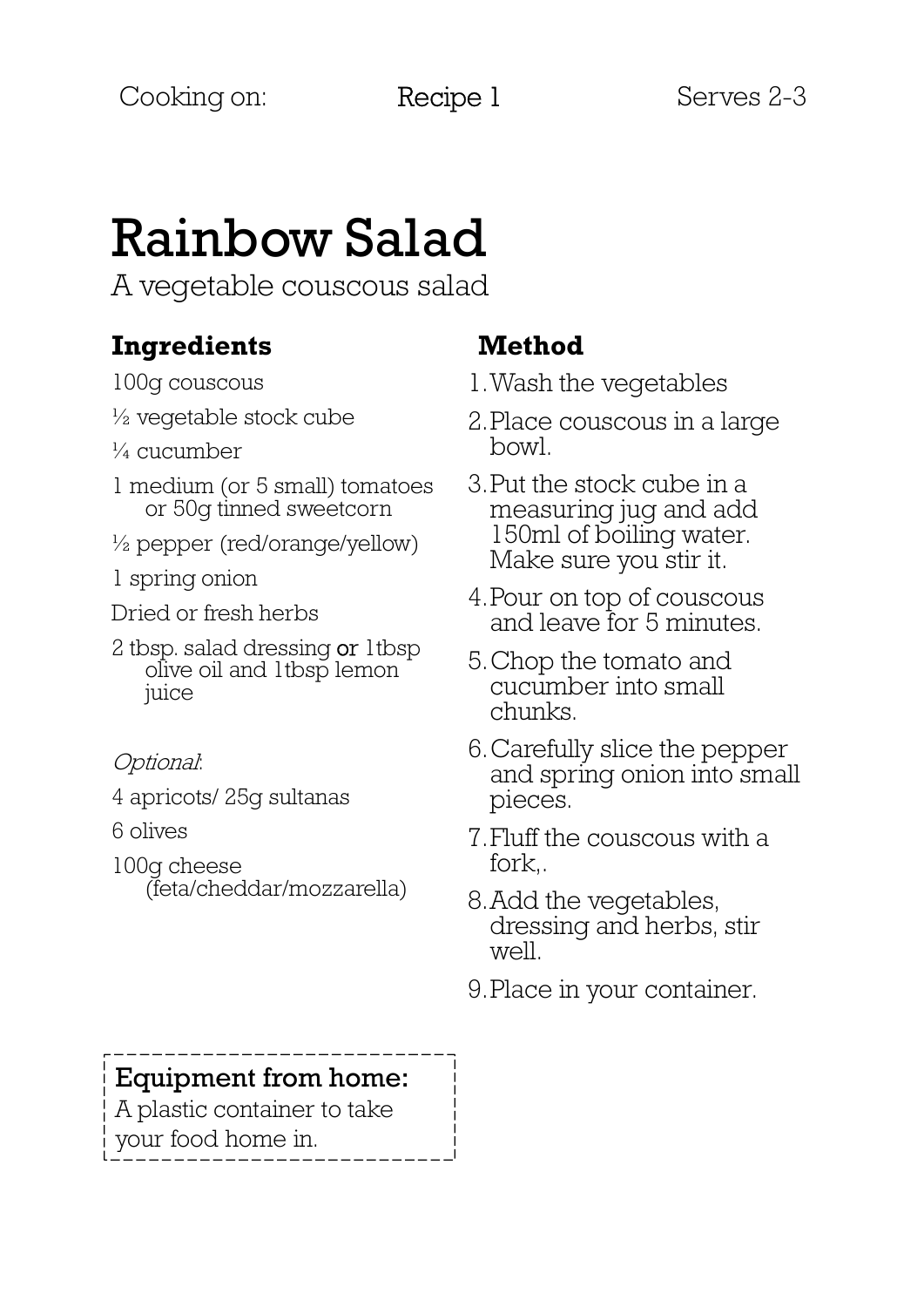## Bolognese

A versatile sauce.

#### Ingredients

1 small white onion

1 clove garlic

 $\frac{1}{2}$  carrot (grated)

- $\frac{1}{2}$  pepper
- 200-250 minced beef/pork/chicken/Quorn
- $\frac{1}{2}$  tin (200g) chopped tomatoes
- 1 tbsp tomato puree
- $\frac{1}{2}$  tsp mixed herbs

Salt & pepper \*

#### Optional:

50g mushroom (chopped) / courgette (grated)

#### Equipment from home:

A sealable plastic container to take your food home in.

#### Method

- 1.Prepare the vegetables by dicing the onion into small pieces and finely chopping the garlic. Prepare pepper by slicing into small pieces.
- 2.For meat: Dry fry the mince with the onion and garlic in a large pan. Cook for 5 minutes, stirring regularly until the meat has browned. For Quorn: Put 2tbsp of oil in a large saucepan and cook the onion and garlic for 5 minutes until the onion goes translucent. Stir the Quorn in.
- 3.Stir in the remaining vegetables, tomato puree and tin of tomatoes. Add the herbs and season with salt and pepper according to taste.
- 4.Bring to the boil, then simmer for 20 minutes. Stir occasionally. If pan starts to stick, add a drop of water.
- 5.Place in container.
- 6.Serve with your favourite pasta at home!

#### Top Tip

To avoid staining your clear/white containers red or yellow, avoid reheating tomato or spicy dishes in the container. Wash the containers up in cold soapy water before washing again in hot soapy water.